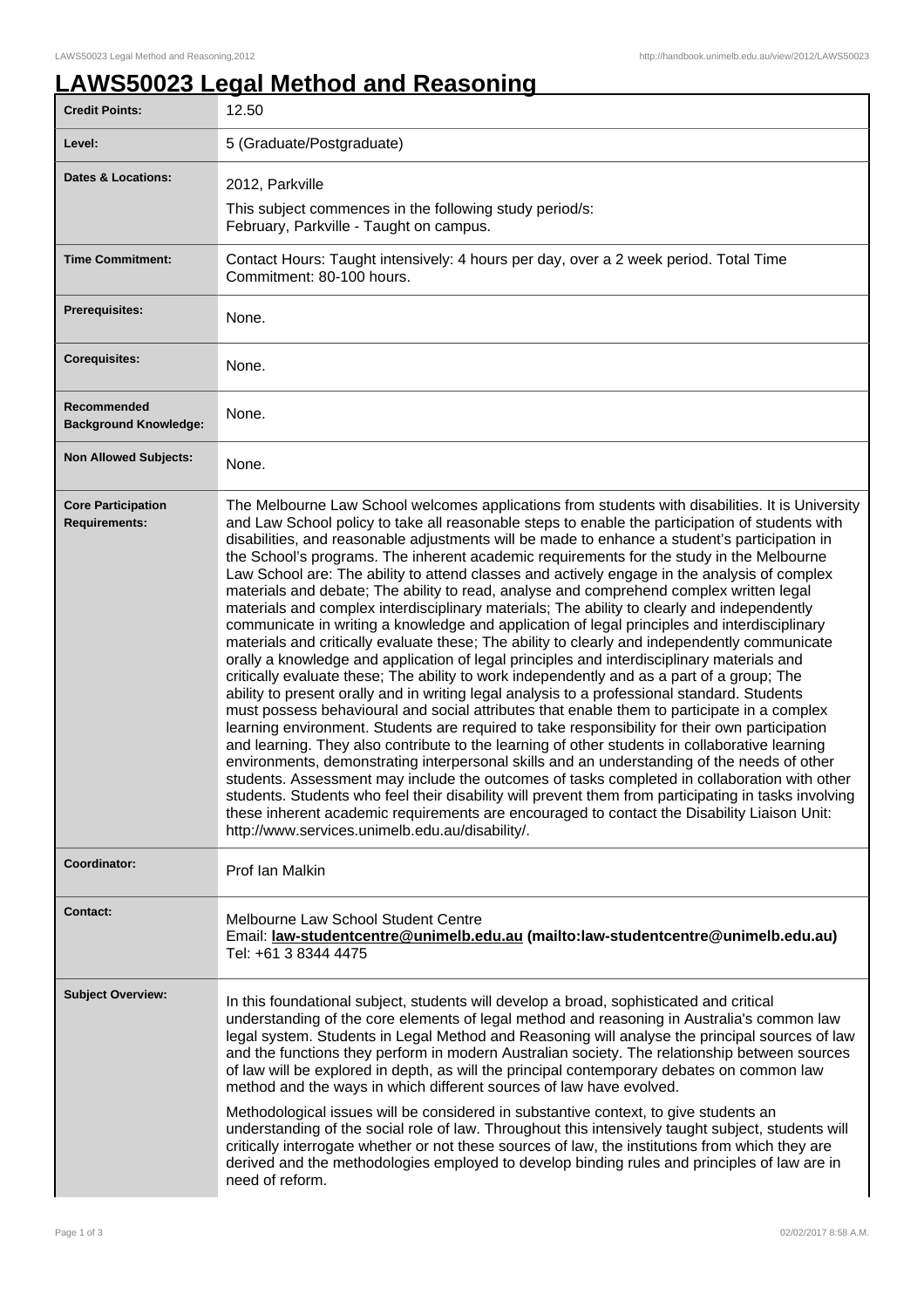|                          | Students will be taught in highly interactive, discussion-oriented classes. Assessment tasks will<br>be designed to give students detailed, formative feedback on their skills they have acquired in<br>the subject.<br>Legal Method and Reasoning's emphasis is on the contemporary application of the rules and<br>principles governing how the common law and statutory law operate. Moreover, this subject<br>will explore issues in contemporary common law reasoning that are presently unresolved<br>and the subject of contention. Furthermore, given its foundational subject matter, this subject<br>will prepare students for the compulsory subjects they undertake in their first full semester of<br>studies.<br>The principal topics which are canvassed in depth include:<br>$_{\#}$ Analysis of case law as significant, modern examples of common law methodology;<br>Critical exploration of the concept and use of precedent and the emergence of new<br>#<br>doctrine;<br>Examination of the progressive evolution of common law doctrine;<br>#<br>Analysis of statutes, in practical, contemporary settings;<br>#<br>$#$ Approaches to statutory interpretation, including comparative approaches to controversial<br>methodologies;<br>The relationship between statutes and case-law and between statutes themselves; and<br>$#$ Presumptions in statutory interpretation.                                                                                                                                                                                                                                                                                                                                                                                               |
|--------------------------|--------------------------------------------------------------------------------------------------------------------------------------------------------------------------------------------------------------------------------------------------------------------------------------------------------------------------------------------------------------------------------------------------------------------------------------------------------------------------------------------------------------------------------------------------------------------------------------------------------------------------------------------------------------------------------------------------------------------------------------------------------------------------------------------------------------------------------------------------------------------------------------------------------------------------------------------------------------------------------------------------------------------------------------------------------------------------------------------------------------------------------------------------------------------------------------------------------------------------------------------------------------------------------------------------------------------------------------------------------------------------------------------------------------------------------------------------------------------------------------------------------------------------------------------------------------------------------------------------------------------------------------------------------------------------------------------------------------------------------------------------------------------------------------------------|
| Objectives:              | A student who has successfully completed Legal Method and Reasoning will have the<br>foundations for the development of an advanced, integrated knowledge of the core elements of<br>legal method and reasoning in common law legal systems as well as a critical understanding<br>of the principal sources of law and the functions they perform in modern Australian society. In<br>particular, such a student should be able to:<br>$#$ Demonstrate an integrated understanding of conceptual issues and debates in modern law,<br>including:<br>- How sources of law emerge and are applied; and<br>- The relationship of the common law and legislation.<br>Demonstrate an appreciation of, and ability to engage in, the complex policy and practical<br>debates surrounding the ways in which common law reasoning operates. This includes an<br>ability to:<br>- Extract important features from judgments and reconcile judgments;<br>- Evaluate the development of legal principles; and<br>- Apply legal principles arising from case law to new situations.<br>$*$ Demonstrate an appreciation of, and ability to engage in, the complex policy and practical<br>debates surrounding the ways in which statutory regimes operate, apply and meant to be<br>interpreted. This includes an ability to:<br>- Extract important features from statutes; and<br>- Use, interpret and apply statutory provisions to new situations.<br>$#$ Demonstrate a capacity to critically and independently evaluate a range of propositions and<br>arguments about conceptual and policy dimensions of modern legal reasoning.<br>$#$ Demonstrate a capacity to critically and independently evaluate responses to issues<br>associated with legal method and reasoning in different jurisdictions. |
| <b>Assessment:</b>       | Assignment 1: Case Analysis Exercise (1,500 words) due in accordance with the assessment<br>schedule; Assignment 2: Statutory Interpretation Exercise (1,500 words) due in accordance with<br>the assessment schedule; All assessment will be graded as hurdle requirements. Students must<br>pass all assessment tasks to be awarded a pass in the subject.                                                                                                                                                                                                                                                                                                                                                                                                                                                                                                                                                                                                                                                                                                                                                                                                                                                                                                                                                                                                                                                                                                                                                                                                                                                                                                                                                                                                                                     |
| <b>Prescribed Texts:</b> | Catriona Cook (et al), Laying Down the Law (latest edition); Butterworths Concise Australian<br>Legal Dictionary; Specialist printed materials will also be made available from Melbourne Law<br>School.                                                                                                                                                                                                                                                                                                                                                                                                                                                                                                                                                                                                                                                                                                                                                                                                                                                                                                                                                                                                                                                                                                                                                                                                                                                                                                                                                                                                                                                                                                                                                                                         |
| <b>Breadth Options:</b>  | This subject is not available as a breadth subject.                                                                                                                                                                                                                                                                                                                                                                                                                                                                                                                                                                                                                                                                                                                                                                                                                                                                                                                                                                                                                                                                                                                                                                                                                                                                                                                                                                                                                                                                                                                                                                                                                                                                                                                                              |
| <b>Fees Information:</b> | Subject EFTSL, Level, Discipline & Census Date, http://enrolment.unimelb.edu.au/fees                                                                                                                                                                                                                                                                                                                                                                                                                                                                                                                                                                                                                                                                                                                                                                                                                                                                                                                                                                                                                                                                                                                                                                                                                                                                                                                                                                                                                                                                                                                                                                                                                                                                                                             |